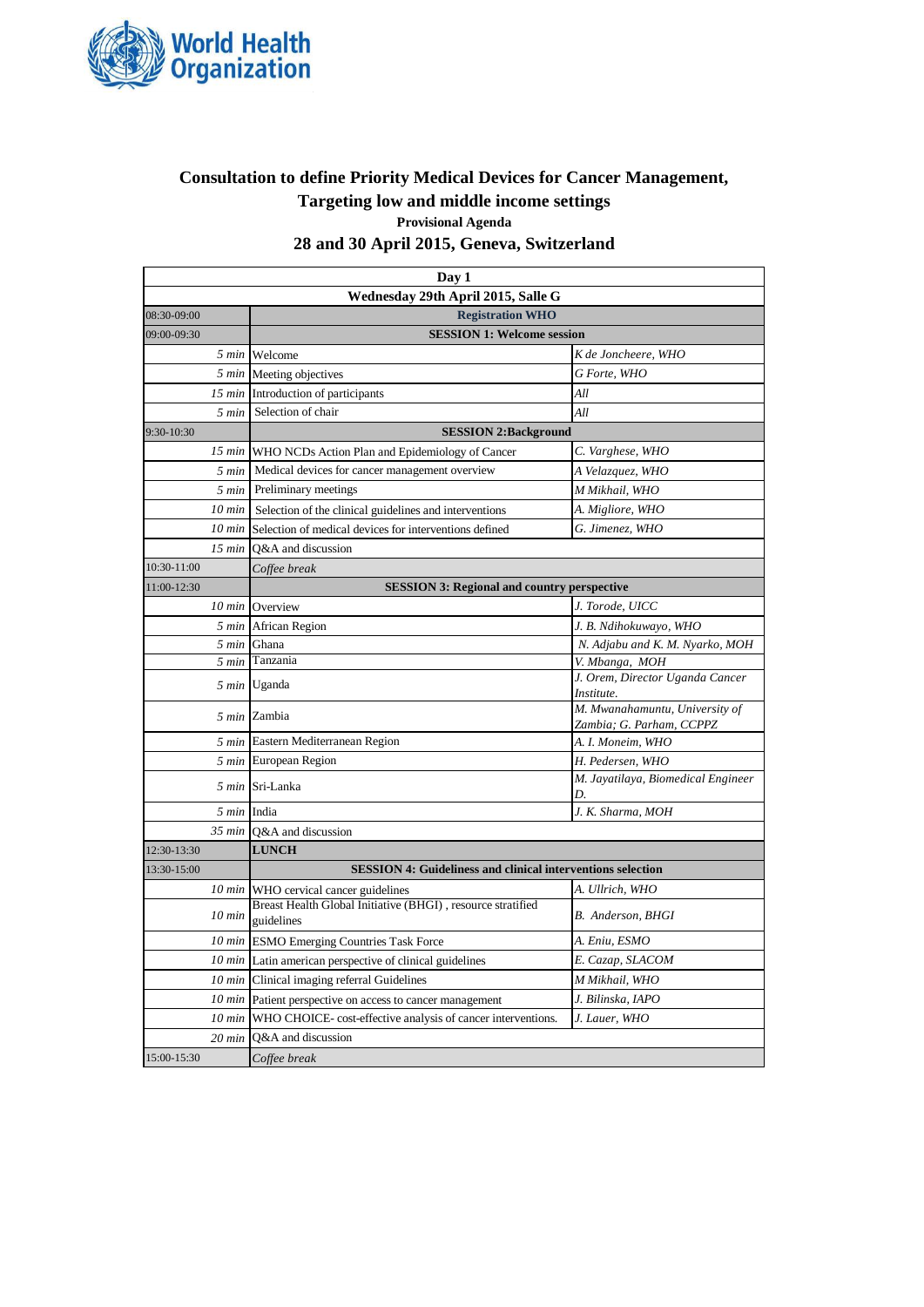

| 15:30-17:00     | <b>SESION 5: Devices and prioritization</b>                |                                                       |  |
|-----------------|------------------------------------------------------------|-------------------------------------------------------|--|
|                 | 10 min Challenges to select and prioritize medical devices | A. Velázquez, WHO                                     |  |
|                 | 10 min Essential Medicines List                            | N. Magrini                                            |  |
|                 | 10 min Radiotherapy equipment access                       | M. Gospodarowicz, UICC                                |  |
|                 | 10 min Country assessments for radiotherapy equipment      | M. Abdel-Wahab, IAEA                                  |  |
|                 | 10 min Equity concerns on access                           | D. Fadelu, Harvard Global Equity<br><i>Initiative</i> |  |
|                 | 10 min Building health infrastructure                      | M.A. Muñoz UNOPS                                      |  |
|                 | 10 min Supply and procurement challenges                   | L. Scheerlinck, UNICEF                                |  |
|                 | 20 min $O&A$ and discussion                                |                                                       |  |
| $17:00 - 17:45$ | <b>SESSION 6: Panel on the role of NGO's</b>               |                                                       |  |
|                 | Donations                                                  | <b>HUMATEM</b>                                        |  |
|                 | Ultrasound                                                 | <b>WFMUB</b>                                          |  |
|                 | Biomedical engineering                                     | <b>IFMBE</b>                                          |  |
|                 | Radiology                                                  | <b>ISRRT</b>                                          |  |
|                 | Radiation device industry                                  | <b>DITTA</b>                                          |  |
|                 | Medical physics                                            | <b>IOMP</b>                                           |  |
|                 | Laboratory and pathology                                   | WASPalM                                               |  |
|                 | Health technology assessment                               | <b>HTAi</b>                                           |  |
|                 | Medical technologies industry                              | <b>GMTA</b>                                           |  |
|                 | Innovative and emerging technologies for cancer            | <b>EUROSCAN</b>                                       |  |
| 17:45-18:00     | Selection of the members for breakout sessions.            |                                                       |  |

| Day 2                           |                                                                                                                                            |                                      |  |  |
|---------------------------------|--------------------------------------------------------------------------------------------------------------------------------------------|--------------------------------------|--|--|
| Thursday 30th April 2015, M.605 |                                                                                                                                            |                                      |  |  |
| 09:00-10:30                     | <b>SESSION 7: Technical overview</b>                                                                                                       |                                      |  |  |
| $30$ min                        | Technical overview of share point tool medical devices for<br>cancer management                                                            | G. Jimenez, WHO; A. Migliore<br>WHO. |  |  |
| $10 \text{ min}$                | Health care facilities definition                                                                                                          | A. Velazquez, WHO                    |  |  |
| $20$ min                        | Proposal for in country assesment and planning workshop                                                                                    | A. Velazquez, WHO                    |  |  |
| $30 \text{ min}$                | O&A and discussion                                                                                                                         |                                      |  |  |
| 10:30-11:00                     | Coffee break                                                                                                                               |                                      |  |  |
| 11:00-12:30                     | <b>SESSION 8: Breakout sessions</b>                                                                                                        |                                      |  |  |
| L.10                            | Group 1: Primary Clinical Assessment, Surgery and<br>Anaesthesia                                                                           | Facilitator: A. Velázquez, WHO       |  |  |
| L.14                            | Group 2: Pathology, Laboratory                                                                                                             | Facilitator: G. Jimenez, WHO         |  |  |
| L.18                            | Group 3: Diagnostic Imaging, Radiotherapy                                                                                                  | Facilitator: M. Mikhail, WHO         |  |  |
| X.10                            | Group 4: Chemotherapy, Palliative Care                                                                                                     | Facilitator: A. Migliore, WHO        |  |  |
| 12:30-13:30                     | <b>LUNCH</b>                                                                                                                               |                                      |  |  |
| 13:30-15:30                     | <b>SESSION 9: Breakout sessions</b>                                                                                                        |                                      |  |  |
| L.10                            | Group 1: Cervical Cancer, Breast Cancer                                                                                                    | Facilitator: G. Jimenez, WHO         |  |  |
| L.14                            | <b>Group 2: Lung Cancer</b>                                                                                                                | Facilitator: M. Mikhail, WHO         |  |  |
| L.18                            | Group 3: Leukemia                                                                                                                          | Facilitator: A. Velázquez, WHO       |  |  |
| X.10                            | Group 4: Prostate Cancer, Colo-Rectal Cancer.                                                                                              | Facilitator: A. Migliore, WHO        |  |  |
| 15:30-16:00                     | Coffee break                                                                                                                               |                                      |  |  |
| 16:00-17:00                     | <b>SESSION 10: Group Presentations and Discussion</b>                                                                                      |                                      |  |  |
| 5 min each group                | Groups presentations and discussion                                                                                                        | All                                  |  |  |
| 17:00-17:45                     | <b>SESSION 11: Meeting Adjournment</b>                                                                                                     |                                      |  |  |
|                                 | Summary of Meeting /Proposed Way Forward<br>-Achieve consensus; agree to collaborative next steps<br>-Individual entity and group timeline | A. Velazquez, WHO                    |  |  |
| 17:45-18:00                     | <b>Closing statement of thanks</b>                                                                                                         |                                      |  |  |